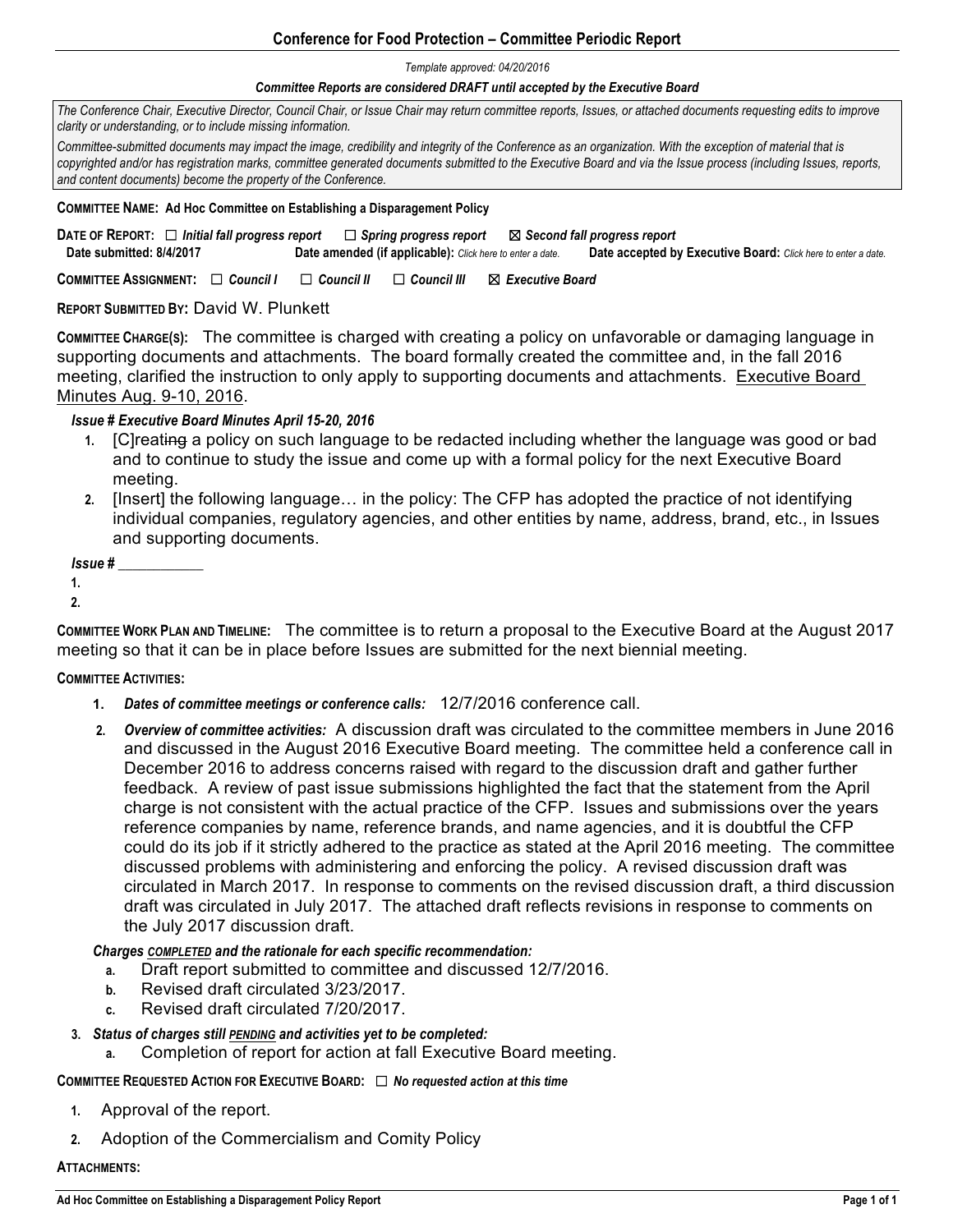#### **1.** *Content Documents:*

- **a.** *Committee Member Roster:* **<del>□</del> See changes noted above under "requested action"** □ **No changes to previously approved roster** "Committee Members Template" (Excel) available at: www.foodprotect.org/work/ Committee ro *"Committee Members Template" (Excel) available at: www.foodprotect.org/work/ Committee roster to be submitted as a PDF attachment to this report.*
- **b.** *Committee Generated Content Documents (OPTIONAL):* ☐ *No draft content documents submitted at this time*

Proposed Commercialism and Comity Policy

**2.** *Supporting Attachments (OPTIONAL):* ☒ *Not applicable*